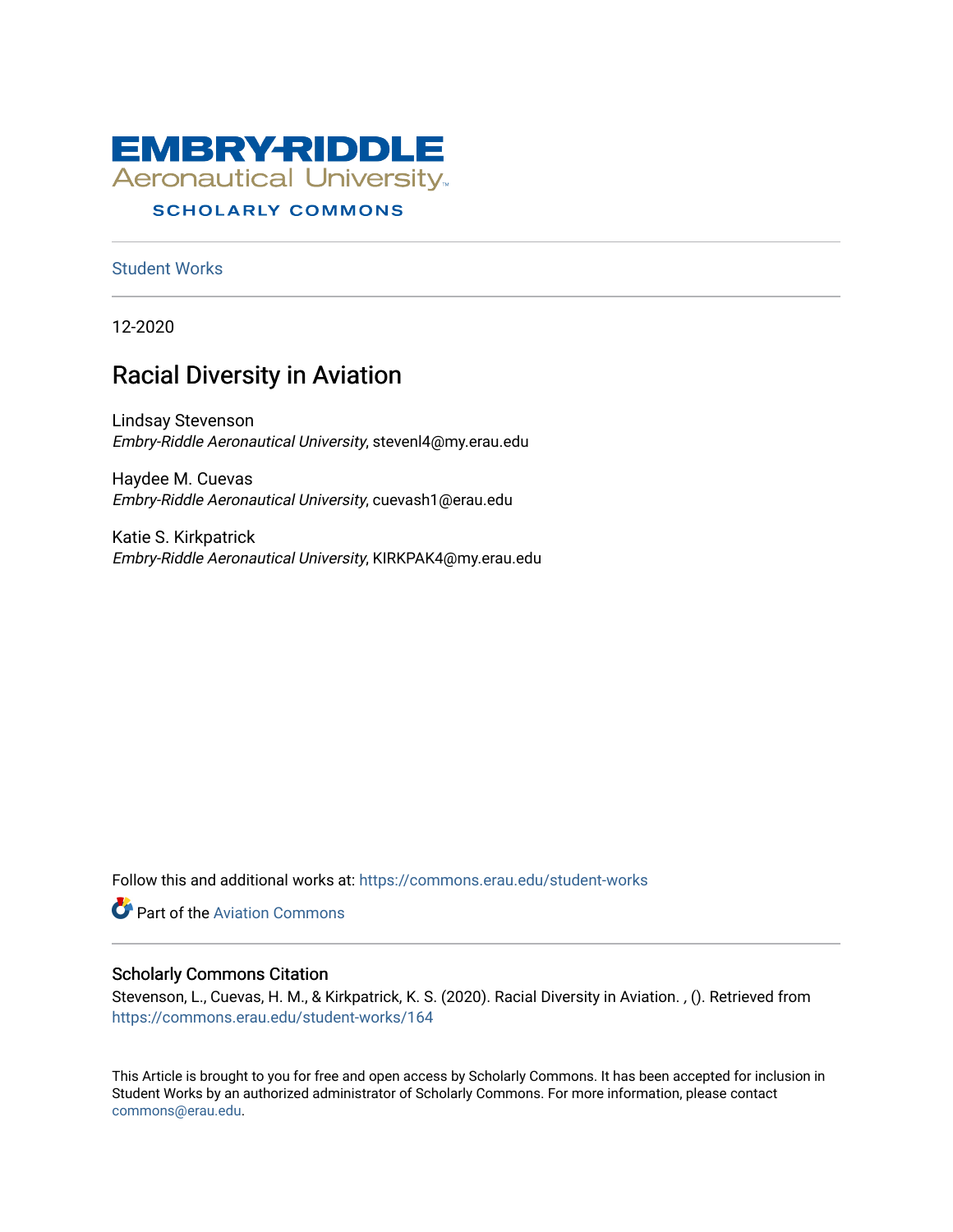# Racial Diversity in Aviation

# Lindsay Stevenson, Haydee M. Cuevas, and Katie S. Kirkpatrick

Embry-Riddle Aeronautical University

Daytona Beach, Florida

Acknowledgments

The views herein are those of the authors and do not necessarily reflect those of the organizations with which the authors are affiliated.

Address for correspondence: Haydee M. Cuevas, Ph.D. Associate Professor School of Graduate Studies College of Aviation – Room 122 Embry-Riddle Aeronautical University 1 Aerospace Blvd Daytona Beach, FL 32114 Email: cuevash1@erau.edu Voice: 386.226.7790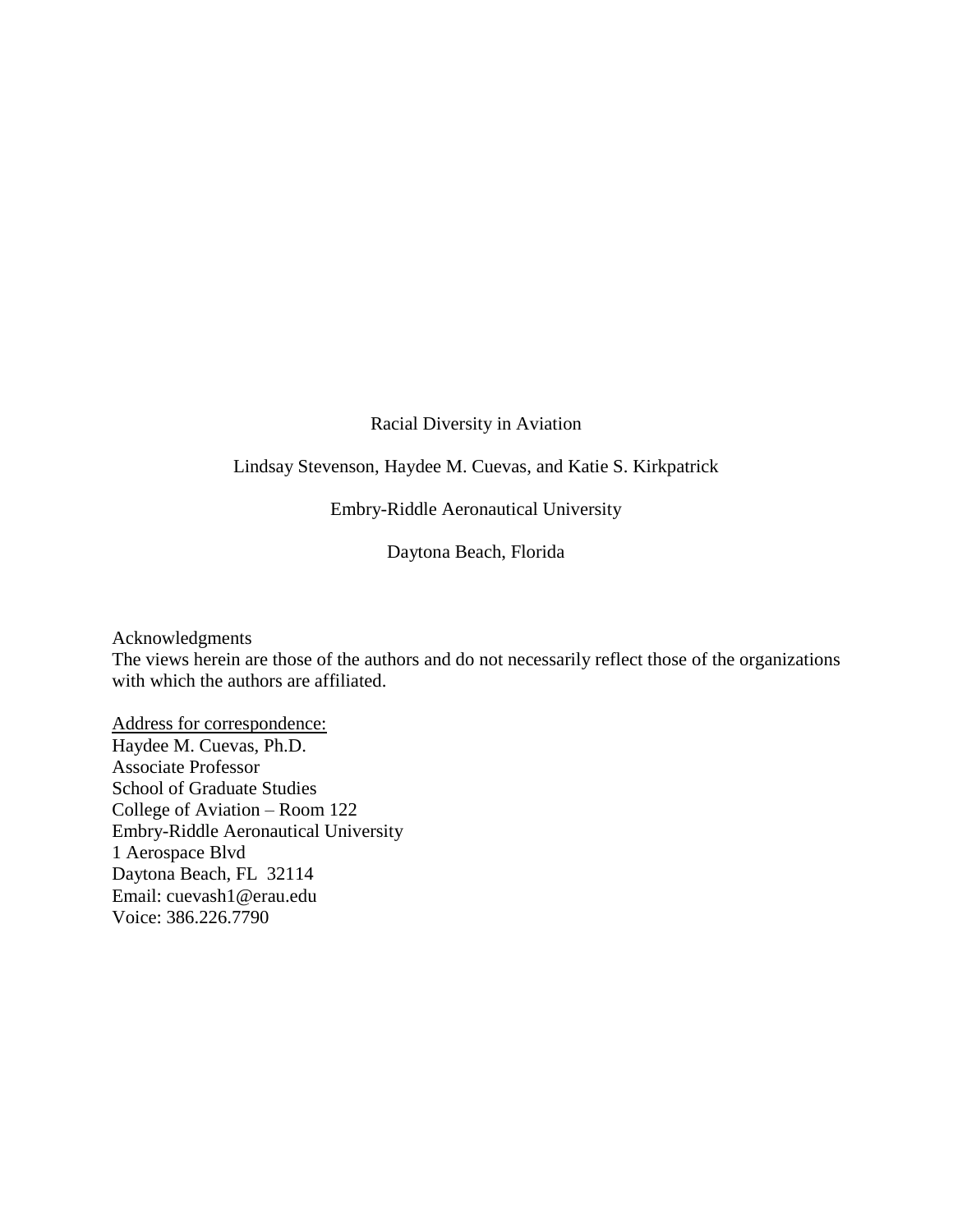# **Author Biographies**

**Lindsay Stevenson** has extensive experience working as a flight specialist for NetJets, Inc. She completed graduate coursework in the Ph.D. in Aviation program at Embry-Riddle Aeronautical University, Daytona Beach, FL. Her research interests include gender diversity in aviation, age limit for pilots, and aviation safety in amateur-built aircraft.

**Haydee M. Cuevas** is an Associate Professor in the College of Aviation School of Graduate Studies at Embry-Riddle Aeronautical University. She worked for over 7 years as a Research Scientist at SA Technologies, Inc. She has 24 years of experience as a human factors researcher investigating a broad range of human performance issues in complex operational environments. She holds a Ph.D. in Applied Experimental and Human Factors Psychology and a Bachelor of Arts in Psychology.

**Katie S. Kirkpatrick** is a Human Factors undergraduate student currently in her junior year at Embry-Riddle Aeronautical University, Daytona Beach, FL. She works as a student researcher, under the supervision of Dr. Cuevas, and also operates as a student editor for the Beyond: Undergraduate Research Journal.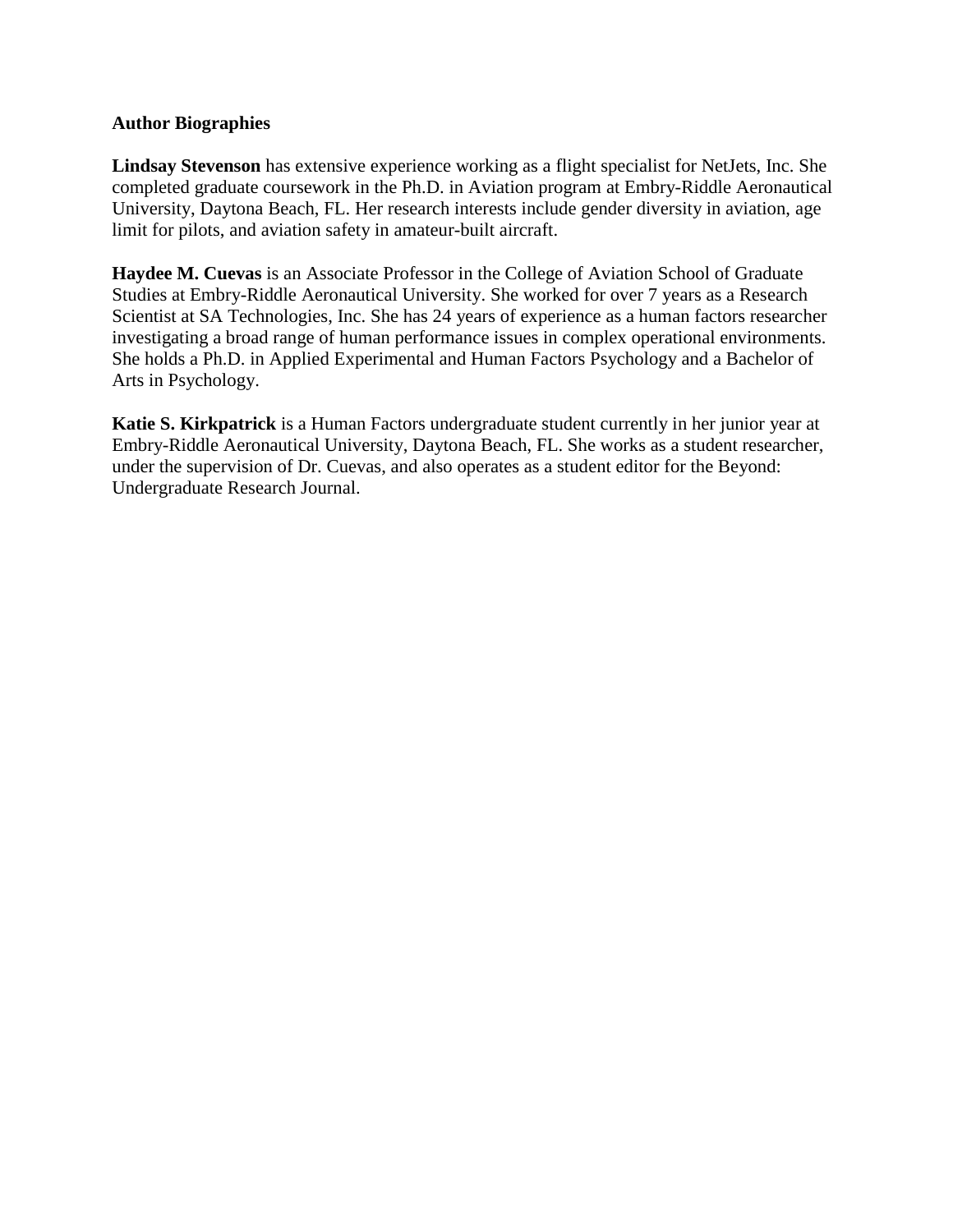#### Abstract

Commercial aviation has grown rapidly since the 1950s yet racial diversity in the aviation workforce has showed little progress. To explore this issue, this archival study was conducted to examine the representation of Black individuals in aviation occupations and other specialized professions from 2009 to 2018. Data were obtained from the American Community Survey using Public Use Microdata Sample from the United States Census Bureau. The frequency count and percent were calculated each year for each occupation by race (White or Black). Five aviation occupations were selected for comparison: aircraft pilot and flight engineer; air traffic controller and airfield operations specialist; aerospace engineer; avionics technician; and aircraft mechanic and service technician. Four specialized training professions were compared to pilots: actuary; mechanical engineer; lawyer, judge, and magistrate; and physician. This study also quantified the percent change of Black pilots, compared to White pilots, across the 10-year time frame. Results highlighted a consistent lack of racial diversity across the aviation occupations and specialized training professions examined in this study. Percent change across the years was shown to be markedly erratic for Black pilots, while percent change for White pilots was relatively stable. Further research is warranted to investigate the underlying causes for this erratic trend. Findings from this archival study highlight a potential untapped resource for solving the labor shortage facing the entire aviation industry.

*Keywords*: aviation, diversity, race, labor shortage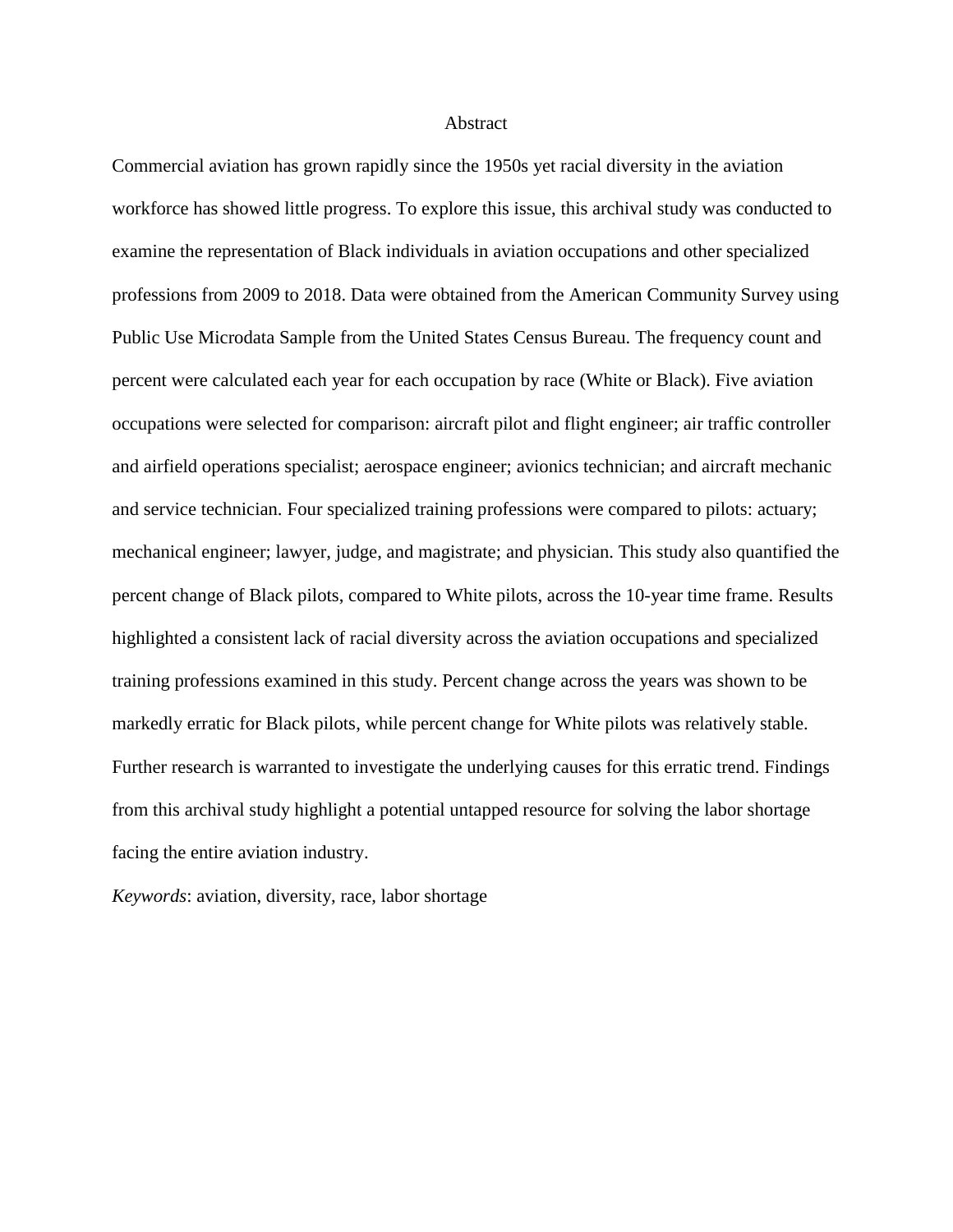#### **Introduction**

Commercial aviation has grown rapidly since the 1950s yet racial diversity in the aviation workforce has showed little progress. Walk through any airport and many pilots in uniform are white male. Race has been and continues to be an issue in the aviation community and, often, a disqualifying characteristic for employment opportunities in aviation. To illustrate, Michael Zirulnik wrote in a blog post (2014, para 1), "The chief pilot asked me to a hire a black female pilot so we could check off a diversity box on a reporting form so we could keep our government contract." Once the one was hired, the chief pilot returned and stated, "never hire another one again. Things are gonna stay the way they've always been around here". Yet, this perspective can be costly for the aviation industry. As an example, in 2016, Republic Airways filed for Chapter 11 bankruptcy protection partly because of the airline was grounding aircraft due to insufficient pilot resources (Ostrower, 2017, para 6).

Black pilots comprise a small percentage of the pilot workforce and are an untapped resource for aviation companies facing pilot shortages. To further examine this issue, this archival study investigated the following three research questions (RQs):

- RQ1 How does the number of White and Black pilots in the aviation industry compare to the number of White and Black individuals in other aviation occupations in the United States from 2009 to 2018?
- RQ2 How does the number of White and Black pilots in the aviation industry compare to the number of White and Black individuals in other specialized training professions in the United States from 2009 to 2018?
- RQ3 What is the percent change over time in the number of White and Black pilots in the aviation industry in the United States from 2009 to 2018?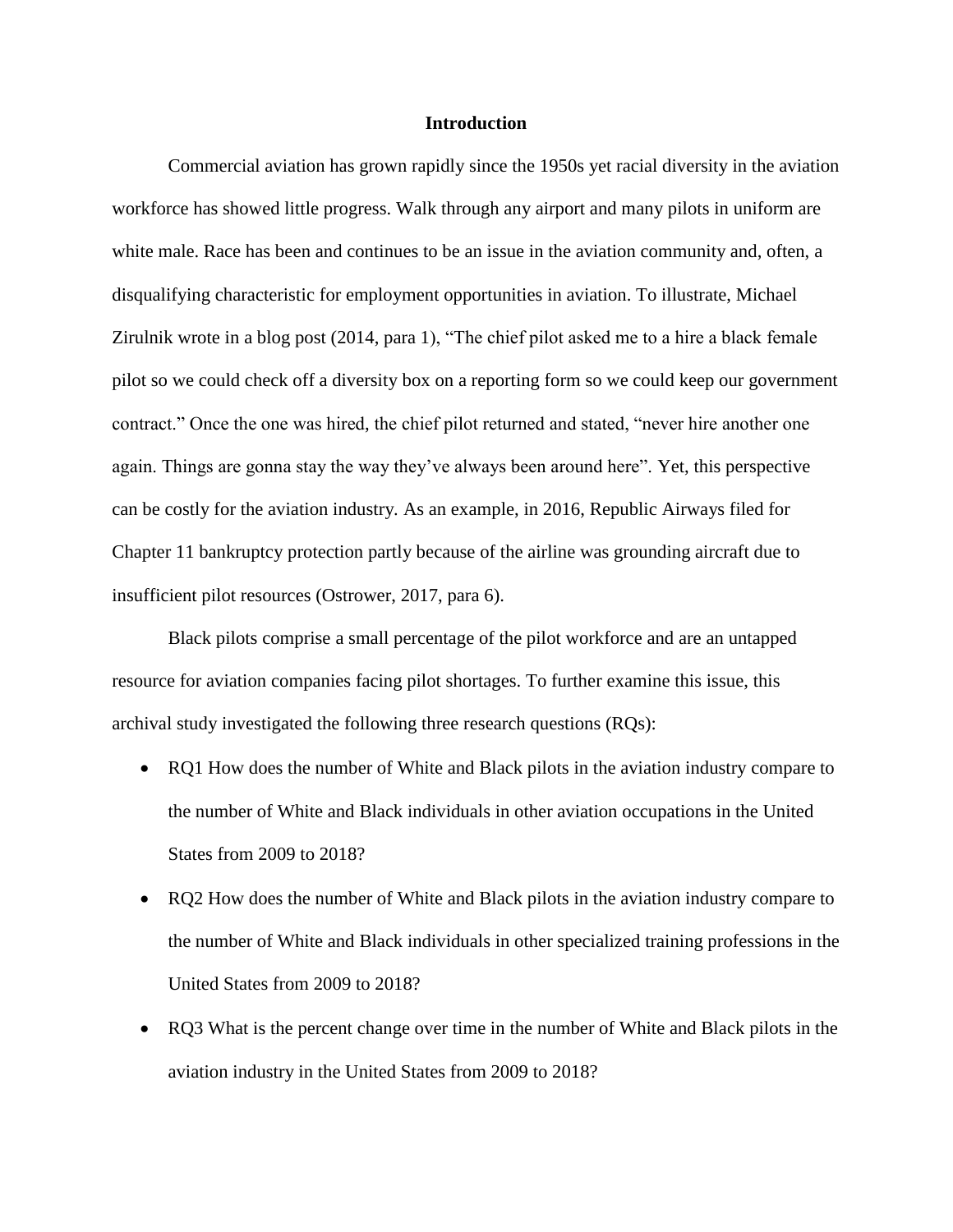#### **Background**

To ensure a strong workforce in the future, the aviation industry needs to promote racial diversity, opening its occupations to all members of society (Hansen & Oster, 1997). Black individuals are a vast resource overlooked for far too long. To optimize their success, aviation companies could target this untapped resource to help fill the gap the traditional white male pilots will be leaving when they retire. However, as will be discussed next, two factors (legality and perceptions) have had a significant negative influence on racial diversity in aviation.

#### **Legality**

Limited attention has been paid to the Black workforce in the current pilot industry. As Darity and Mason (1998) point out, the lack of Black individuals within the airline industry has rarely been addressed unless, or until, a complaint or lawsuit has been filed, such as, for example, Colorado v. Continental Airlines, 1963. The creation of Affirmative Action laws in 1960 were intended to aid access to education to Black individuals, yet these laws have had little impact in the field of aviation. In 1986 and 1987, the Government Activities and Transportation Subcommittee of the House Committee on Government Operations held hearings on Black representation within the airline industry. Key findings cited in the Committee's report (U.S. Congress, 1988, pp. 23-24) include:

- Black pilots receive multiple rejections for employment from most large commercial airlines.
- Black airline employees are predominantly in low-wage and unskilled positions.
- Black airline employees are disillusioned and frustrated by their companies' treatment of Blacks.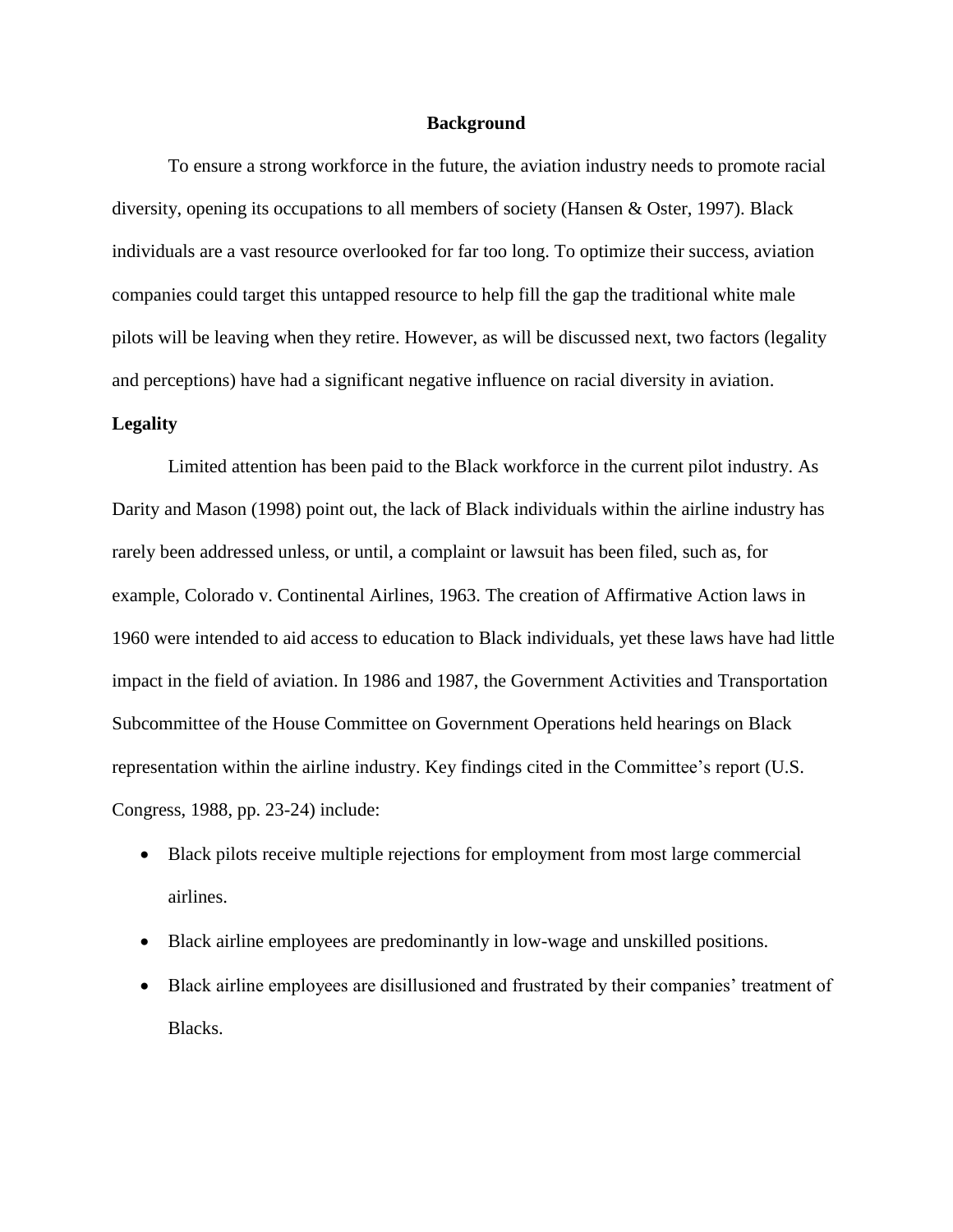Over thirty years after these hearings were completed, only a limited number of studies have been performed on the number of Black pilots in the cockpit and the number of programs aiding them in the aviation community. Another noted legal battle came to an end in 1995 involving United Airlines. United Airlines was sued by the Equal Employment Opportunity Commission charging United and its unions with "a pattern and practice of discrimination in hiring, termination, and other job related practices, based upon race, national origin and sex in violation of Title VII of the Civil Rights Act of 1964" (from the government's April 14, 1973, complaint as reported in U.S. District Court, 1995, p. 2). One specific allegation stated the airline entered "collective bargaining agreements that contained discriminatory provisions on promotion, demotion, transfer, and layoffs based on seniority" (Hansen & Oster, 1997, p. 117). Further, the Equal Employment Opportunity Commission opened several cases against the airline unions for unfair practices stemming from seniority and low wages for Black individuals. **Perceptions**

Since its origins, the field of aviation has never been ethnically diverse nor does it reflect the diversity of the overall workforce or the community it serves (Foster, 2003). The perceptions of pilots have always been white males and individuals from underrepresented groups may be unaware this career field is open to them due to a lack of role models. In addition, these individuals may choose not to explore career opportunities in aviation due to perceptions about the challenges and barriers they will have to overcome (Evans, 2013). To illustrate, Harl and Roberts (2011) performed a case study on the Black experience in business aviation examining the perceptions of Black pilots in the workplace. Notable conclusions from their study were:

• The perceptions of White aviators toward Black aviators often reflect fear, ignorance, indifference, or a lack of knowledge of Black aviation history.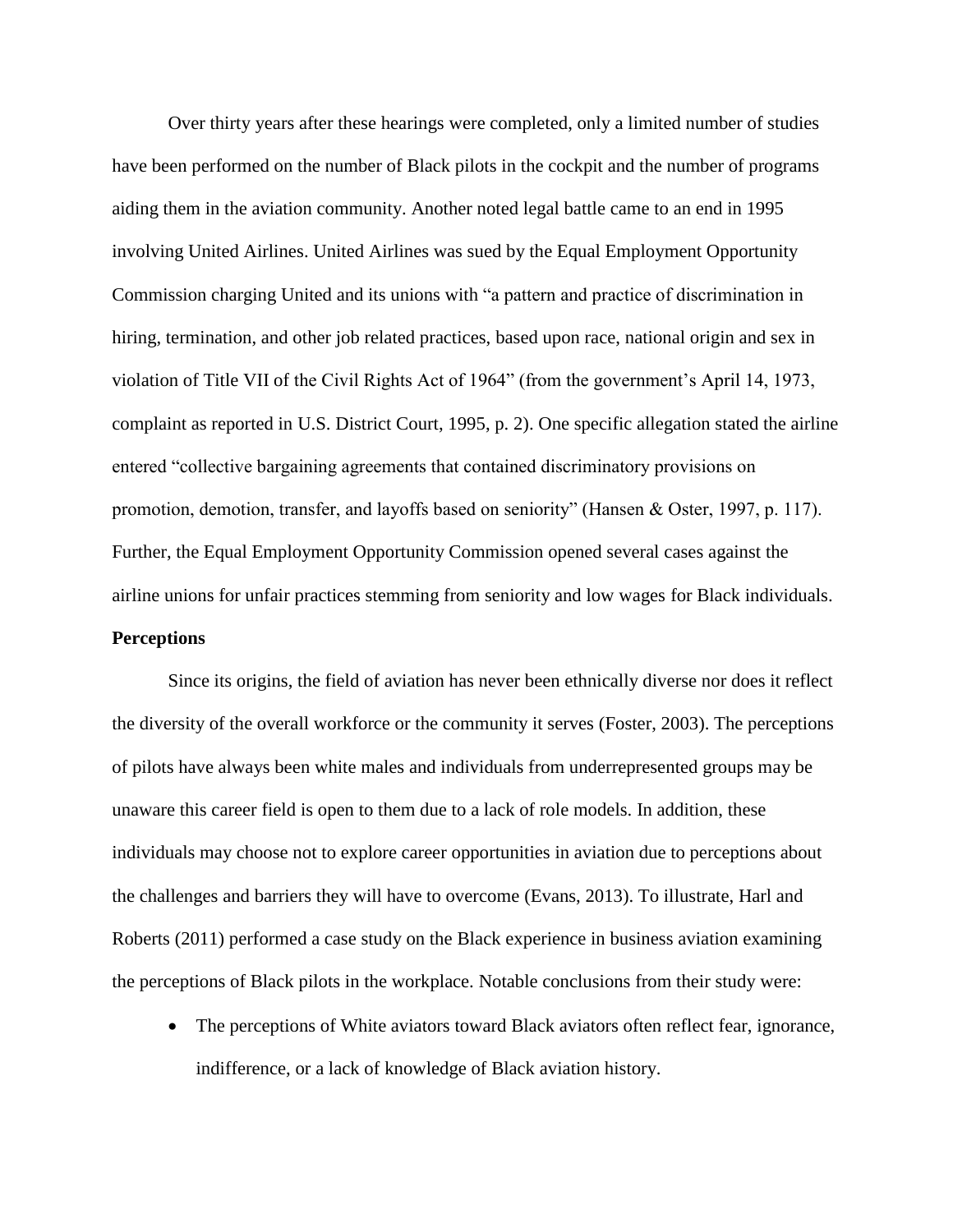- The business aviation community and Black aviation professionals have not addressed racism collectively. No one wants to recognize the existence of racism in aviation and many are uncomfortable discussing it. As a result, the 'good ole boy system' is changing very slowly.
- Most participants in their study have been the first or only Black individual in their flight department. They sense the sheer magnitude of what they have accomplished may be greater in that White professionals may have grown up with a sense of entitlement that the aviation industry would automatically accept them. Yet, this creates a feeling of pressure to represent the entire Black race to White aviators.
- All participants in their study stressed that skin color cannot be an issue when safety is the first mission of the team yet minorities often have to accommodate whites who are uncomfortable with a minority on their team (Harl  $\&$  Roberts, 2011, p. 16).

Harl and Roberts' discoveries illustrate several accommodations Black pilots made for their White counterparts in order to fly with them. Though racism may not be the exact descriptive used in the situation, having to accommodate another pilot's personal feeling toward oneself creates a stressful workplace environment. Hochschild (as cited in Evans, 2013) describes this issue in terms of 'emotional labor' labor, or "the labor required to reduce or suppress feeling in order to sustain the outward countenance that produces the proper state of mind in others" (p. 2).

# **Call for Continued Attention**

The National Academy of Sciences 1996 Committee on Education and Training for Civilian Aviation Careers (Hansen & Oster, 1997, p. 8) concluded that increasing participation from underrepresented groups in aviation must be accomplished along three dimensions: (1) develop these individuals' interest in aviation careers, (2) provide opportunities to develop basic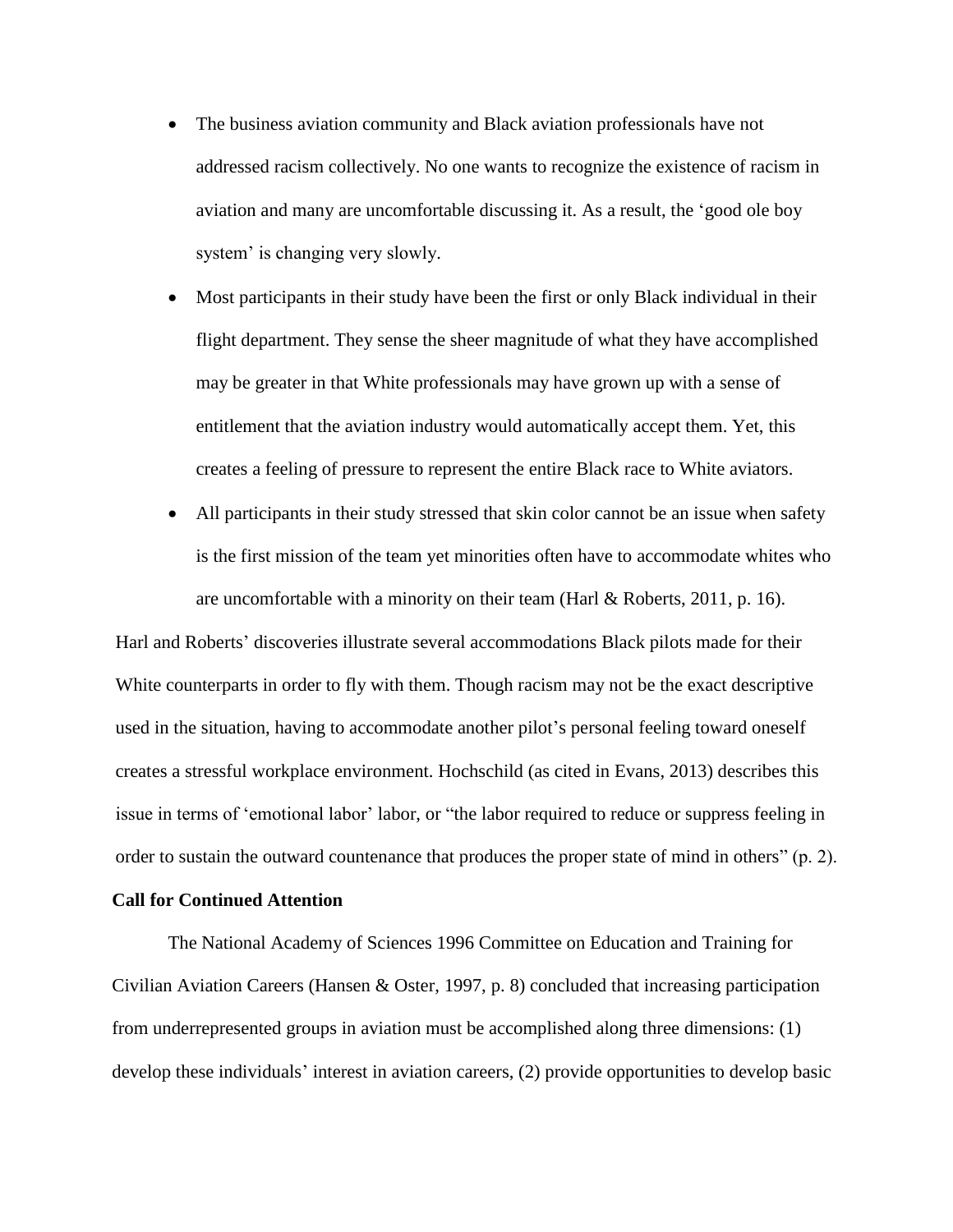academic competencies, and (3) address any remaining barriers impeding access, either formally or informally, by these groups to pursue aviation careers. The Federal Aviation Administration "recommends that all organizations seeking to encourage interest in knowledge of aviation focus special attention on the continuing need to reach and involve individuals from groups who have been and are still underrepresented in the industry" (Hansen & Oster, 1997, p. 121).

#### **Method**

Data for this archival study were collected from the American Community Survey (ACS) using Public Use Microdata Sample (PUMS) from the United States Census Bureau (https://www.census.gov/programs-surveys/acs/data/pums.html). PUMS data are drawn from a survey conducted all year, every year where randomly selected addresses in every state, the District of Columbia, and Puerto Rico are selected to complete the survey (United State Census Bureau, 2020). Anyone with an address can take the survey and respond. A limitation of the archival research is the use of PUMS data; this database uses a smaller sample size because it is microdata and is edited using top coding to protect privacy. An assumption for the archival research is the data were collected and recorded accurately.

Two keywords, RACIP (detailed race code) and OCCP (Occupation), were searched and analyzed from 2009 to 2018. This 10-year time frame was selected because the data are readily available from the United States Census Bureau and are relatively current. The frequency count and percent was calculated each year for each occupation by race (White or Black). Five aviation occupations were selected for comparison: (1) aircraft pilot and flight engineer, (2) air traffic controller and airfield operations specialist, (3) aerospace engineer, (4) avionics technician, and (5) aircraft mechanic and service technician. Four specialized training professions were compared to pilots: (1) actuary, (2) mechanical engineer, (3) lawyer, judge, and magistrate, and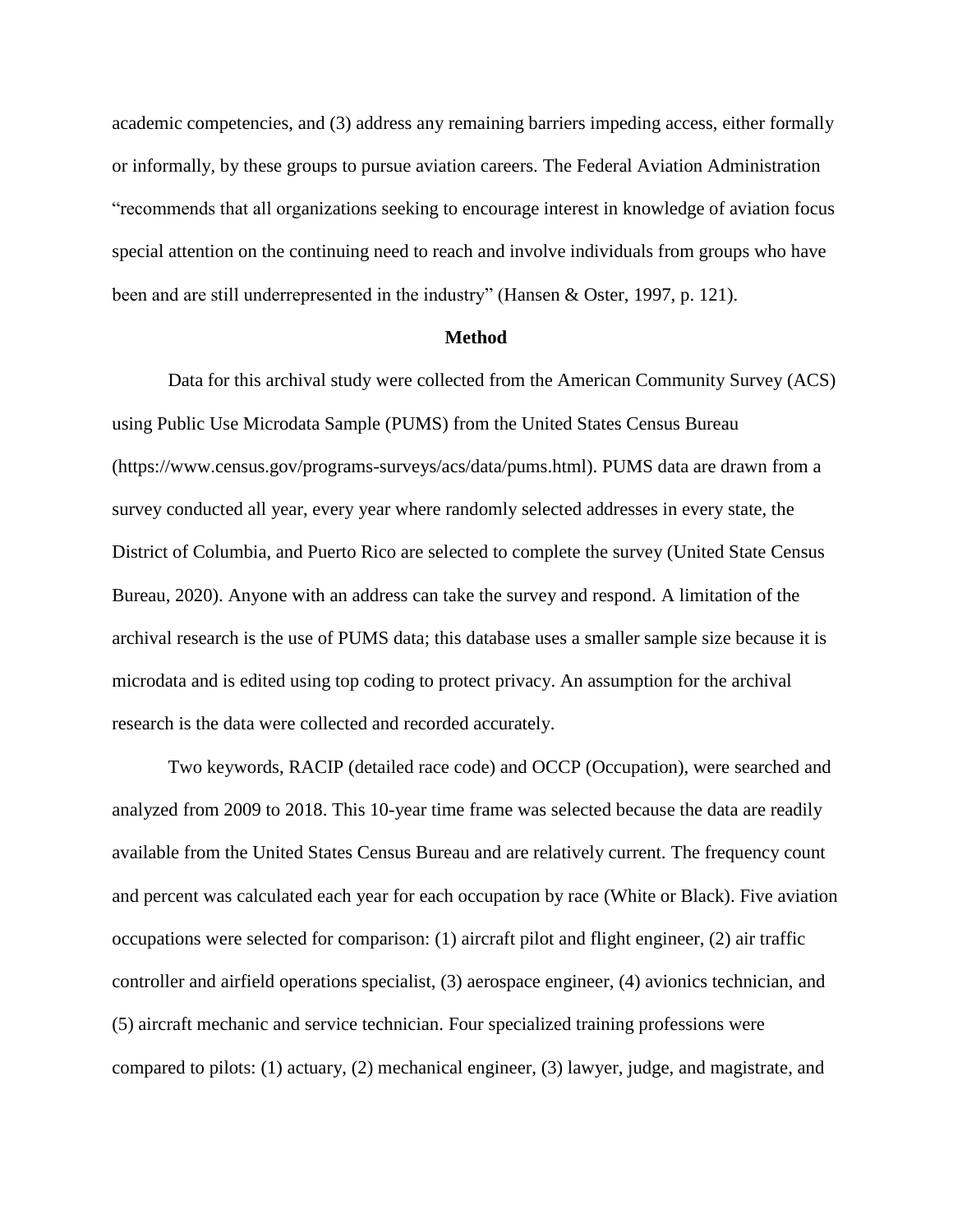(4) physician. Pilots and these specialized training professions all require specialized exams to participate in their field. Pilots require check rides and certifications. Actuaries require several exams including probability exam, financial mathematics exam, and models for financial economics exam. Mechanical engineers require the Fundamentals of Engineering exam. Lawyers, judges, and magistrates must pass the bar exam. Physicians require medical boards.

#### **Ethical Considerations**

This archival study did not present any ethical issues as the data are published by the U.S. Census Bureau in the public domain and available for public use. The data are gathered by mail from participating individuals in questionnaires administered and returned and de-identified.

#### **Results**

Results for each research question will be presented separately. Due to the large disparity in number between the two race categories (White and Black) in each occupation, no inferential statistical analyses were conducted on the data. Instead, frequency counts and percentages for each year will be reported.

#### **Diversity in Aviation Occupations (RQ1)**

Tables 1 and 2 show the frequency counts and percentages by race for the five aviation occupations. During the 10-year time frame, the predominant race across all five aviation occupations was White, ranging from 72.2% to 95.3%. In contrast, representation of Black individuals was low across all five aviation occupations, ranging from 1.6% to 13.1%. The occupation *Aircraft Pilot and Flight Engineer* consistently reported the smallest percentages of Black individuals, ranging from 1.6% to 3.4%. The occupation *Air Traffic Controller and Airfield Operations Specialist* consistently reported the largest percentages of Black individuals, ranging from 6.5% to 13.1% of the workforce. The occupation *Aviation Mechanic and Service*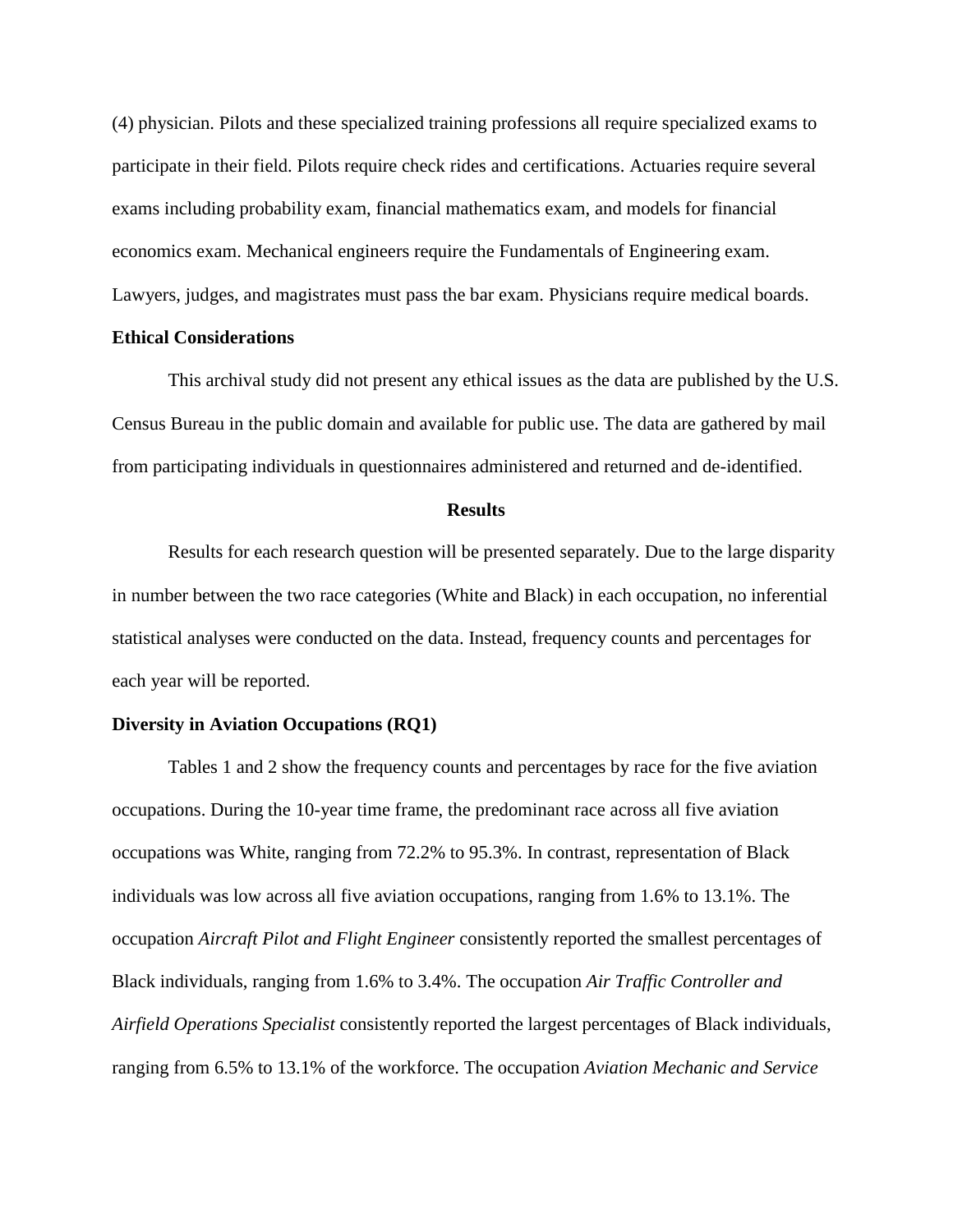*Technician* consistently reported the largest numbers of Black individuals across the years,

ranging from 14,395 to 22,050, with percentages ranging from 7.3% to 10.6%.

# Table 1

| Year          | 2009    |              | 2010    |        | 2011    |        | 2012    |        | 2013    |        |
|---------------|---------|--------------|---------|--------|---------|--------|---------|--------|---------|--------|
| OC/RC         | White   | <b>Black</b> | White   | Black  | White   | Black  | White   | Black  | White   | Black  |
| <b>PFE</b>    | 165,424 | 4,574        | 158.860 | 4,303  | 154,157 | 2,858  | 155,879 | 5,394  | 153.791 | 2,663  |
| $\%$          | 93.1%   | 2.6%         | 93.7%   | 2.5%   | 95.3%   | 1.8%   | 93.2%   | 3.2%   | 94.1%   | 1.6%   |
| <b>ATC</b>    | 42,336  | 5.184        | 38,168  | 4,859  | 43,933  | 5,297  | 42,378  | 4,292  | 36,085  | 6,058  |
| $\frac{0}{0}$ | 81.8%   | 10.0%        | 84.3%   | 10.7%  | 82.3%   | 9.9%   | 82.6%   | 8.4%   | 77.0%   | 12.9%  |
| AЕ            | 121.754 | 6,410        | 120,317 | 6,518  | 123,859 | 6,209  | 121,600 | 6,066  | 114.920 | 6,452  |
| $\frac{0}{0}$ | 78.3%   | 4.1%         | 79.1%   | 4.3%   | 82.8%   | 4.1%   | 79.6%   | 4.0%   | 78.5%   | 4.4%   |
| <b>AVT</b>    | 23,975  | 2,426        | 21.616  | 1,902  | 20.756  | 2,456  | 21,211  | 3,461  | 24.198  | 3,201  |
| $\%$          | 85.6%   | 8.7%         | 83.3%   | 7.3%   | 79.6%   | 9.4%   | 74.1%   | 12.1%  | 77.8%   | 10.3%  |
| AMT           | 169.721 | 18,637       | 162,735 | 14,395 | 163.042 | 18,750 | 185.449 | 21,298 | 164.645 | 18,970 |

*Comparison of Aviation Occupations by Race from 2009 to 2013*

*Note*: OC: occupation; RC: race; PFE: aircraft pilot and flight engineer; ATC: air traffic controller and airfield operations specialist; AE: aerospace engineer; AVT: avionics technician, and AMT: aircraft mechanic and service technician.

% 80.7 8.9% 83.0% 7.3% 80.5% 9.3% 81.0% 9.3% 79.5% 9.2%

# Table 2

*Comparison of Aviation Occupations by Race from 2014 to 2018*

| Year          | 2014    |        | 2015    |        | 2016    |        | 2017    |        | 2018    |        |
|---------------|---------|--------|---------|--------|---------|--------|---------|--------|---------|--------|
| <b>OC/RC</b>  | White   | Black  | White   | Black  | White   | Black  | White   | Black  | White   | Black  |
| <b>PFE</b>    | 149.972 | 3,872  | 154.703 | 3,602  | 183,378 | 3,270  | 172,092 | 6,343  | 192,165 | 5,074  |
| $\%$          | 93.8%   | 2.4%   | 92.9%   | 2.2%   | 92.8%   | 1.7%   | 92.5%   | 3.4%   | 91.4%   | 2.4%   |
| <b>ATC</b>    | 40,064  | 6.264  | 39.786  | 6.059  | 37,806  | 5.327  | 34,054  | 2,637  | 36,967  | 6,120  |
| %             | 80.1%   | 12.5%  | 77.7%   | 11.8%  | 81.1%   | 11.4%  | 83.8%   | 6.5%   | 78.9%   | 13.1%  |
| AE            | 106.745 | 3.610  | 109.773 | 4.440  | 118.700 | 5,768  | 126.204 | 5,991  | 118,396 | 6,116  |
| $\%$          | 79.6%   | 2.7%   | 81.1%   | 3.3%   | 81.2%   | 3.9%   | 79.8%   | 3.8%   | 76.0%   | 3.9%   |
| <b>AVT</b>    | 20,252  | 2,068  | 23,420  | 2,668  | 19,638  | 2,723  | 19,560  | 2,248  | 16,620  | 2,867  |
| $\frac{0}{0}$ | 78.7%   | 8.0%   | 77.9%   | 8.9%   | 73.5%   | 10.2%  | 79.3%   | 9.1%   | 72.2%   | 12.5%  |
| <b>AMT</b>    | 154,581 | 15,962 | 173.898 | 21,028 | 168,477 | 20,588 | 173,043 | 20,199 | 161.885 | 22,050 |
| $\%$          | 80.2%   | 8.3%   | 78.4%   | 9.5%   | 80.5%   | 9.8%   | 77.9%   | 9.1%   | 77.5%   | 10.6%  |

*Note*: OC: occupation; RC: race; PFE: aircraft pilot and flight engineer; ATC: air traffic controller and airfield operations specialist; AE: aerospace engineer; AVT: avionics technician, and AMT: aircraft mechanic and service technician.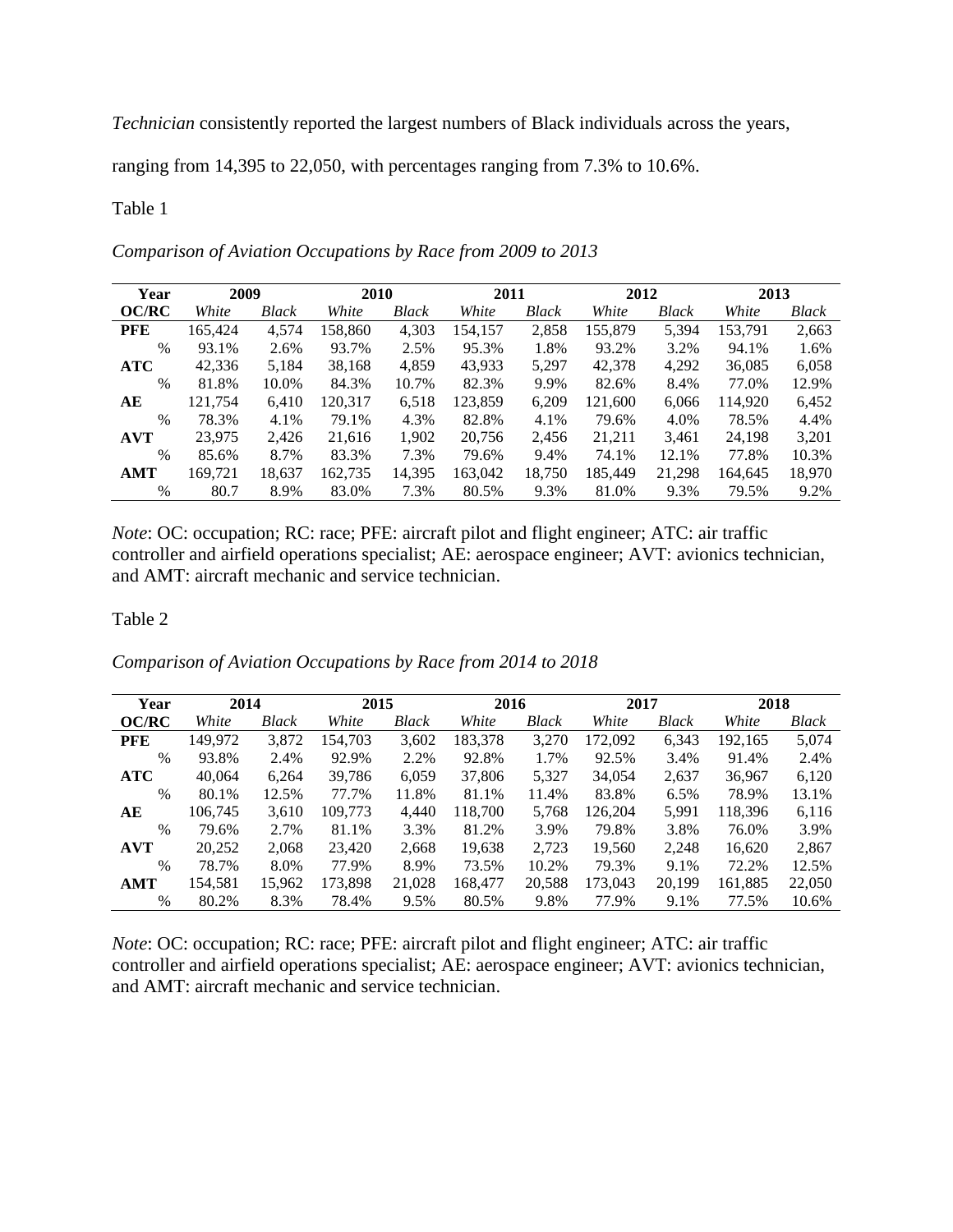# **Diversity in Specialized Training Professions (RQ2)**

Tables 3 and 4 show the frequency counts and percentages by race for the five specialized training professions. During the 10-year time frame, the predominant race across all five specialized training professions was White, ranging from 69.7% to 95.3%. In contrast, representation of Black individuals was low across all five specialized training professions, ranging from 0.6% to 5.7%. The professions *Actuary* and *Aircraft Pilot and Flight Engineer* consistently reported the smallest percentages of Black individuals, ranging from 0.6% to 3.5% and 1.6% to 3.4%, respectively. The professions *Lawyer, Judge, and Magistrate* and *Physician* consistently reported the largest percentages of Black individuals, ranging from 4.6% to 5.7% and 4.5% and 5.5%, respectively. The profession *Lawyer, Judge, and Magistrate* also consistently reported the largest numbers of Black individuals across the years, ranging from 52,980 to 73,098.

Table 3

*Comparison of Specialized Training Professions by Race from 2009 to 2013*

| Year       | 2009     |              | 2010     |              | 2011     |              | 2012     |              | 2013     |        |
|------------|----------|--------------|----------|--------------|----------|--------------|----------|--------------|----------|--------|
| Race       | White    | <b>Black</b> | White    | <b>Black</b> | White    | <b>Black</b> | White    | <b>Black</b> | White    | Black  |
| occ        |          |              |          |              |          |              |          |              |          |        |
| <b>PFE</b> | 165,424  | 4,574        | 158,860  | 4,303        | 154,157  | 2,858        | 155,879  | 5,394        | 153,791  | 2663   |
| $\%$       | 93.1%    | 2.6%         | 93.7     | 2.5%         | 95.3%    | 1.8%         | 93.2%    | 3.2%         | 94.1%    | 1.6%   |
| <b>ACT</b> | 23,275   | 385          | 24.491   | 172          | 20,702   | 750          | 19.467   | 297          | 24,678   | 306    |
| $\%$       | 85.7%    | 1.4%         | 86.0%    | 0.6%         | 80.0%    | 2.9%         | 81.4%    | 1.2%         | 82.3%    | 1.0%   |
| ME         | 205,386  | 10.244       | 202,802  | 8.902        | 188.381  | 10.166       | 203,368  | 9.379        | 215,004  | 8,313  |
| $\%$       | 82.5%    | 4.1%         | 82.8%    | 3.6%         | 83.3%    | 4.5%         | 83.2%    | 3.8%         | 82.9%    | 3.2%   |
| <b>LAW</b> | 1043.475 | 56,878       | 1007.018 | 52,980       | 1020.070 | 56,827       | 1041,373 | 56,855       | 1049.390 | 54,776 |
| $\%$       | 88.9%    | 4.8%         | 88.8%    | 4.7%         | 88.5%    | 4.9%         | 88.2%    | 4.8%         | 88.3%    | 4.6%   |
| <b>PHY</b> | 667,746  | 43.431       | 665,185  | 44.827       | 684,872  | 49,289       | 692,901  | 47,878       | 692,997  | 52,080 |
| $\%$       | 74.9%    | 4.9%         | 73.0%    | 4.9%         | 72.6%    | 5.2%         | 73.3%    | 5.1%         | 71.4%    | 5.4%   |

*Note*: OCC: occupation; PFE: aircraft pilot and flight engineer; ACT: actuary; ME: mechanical engineer; LAW: lawyer, judge, and magistrate; and PHY: physician.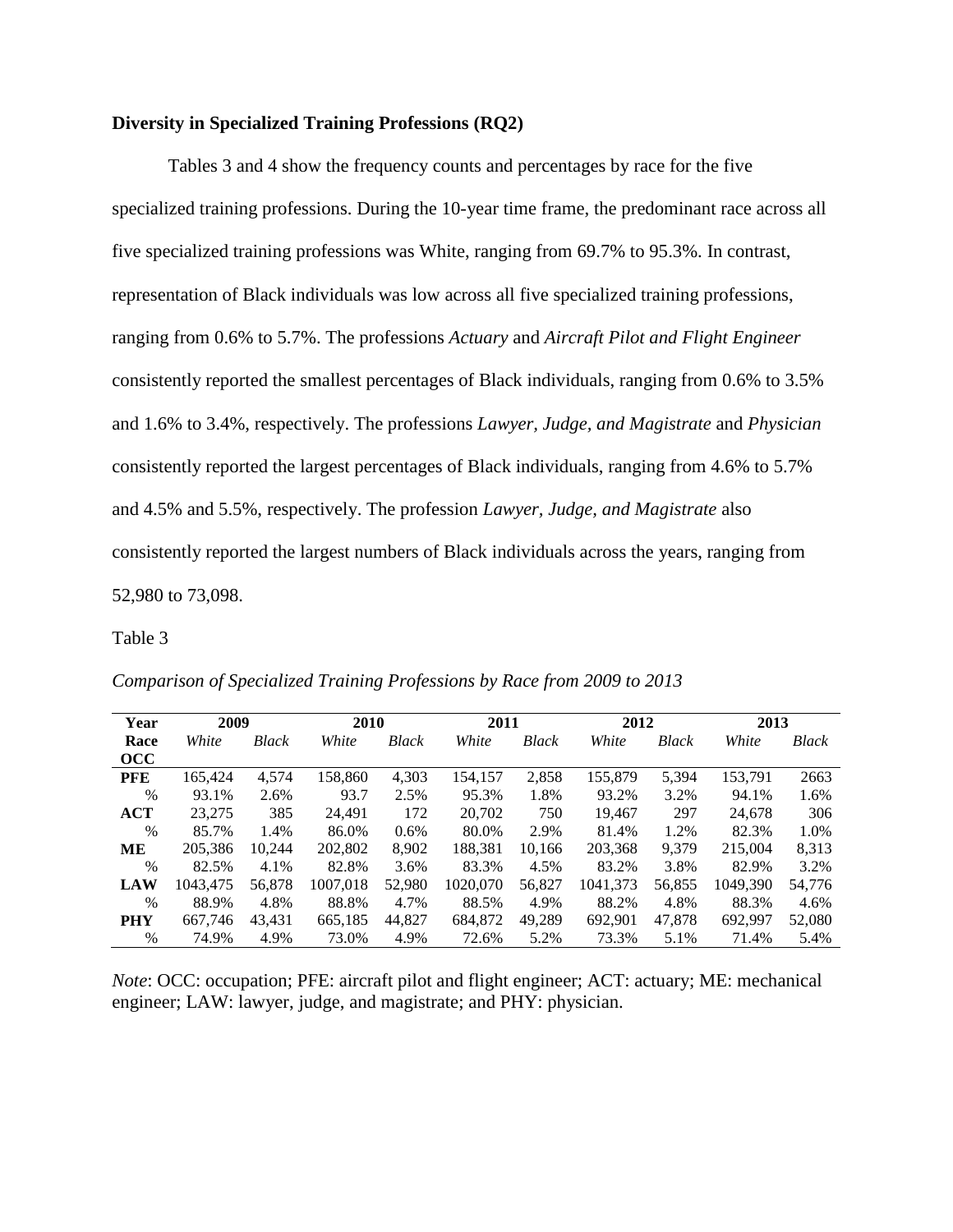# Table 4

| Year       | 2014     |              | 2015     |              | 2016     |              | 2017     |              | 2018     |        |
|------------|----------|--------------|----------|--------------|----------|--------------|----------|--------------|----------|--------|
| Race       | White    | <b>Black</b> | White    | <b>Black</b> | White    | <b>Black</b> | White    | <b>Black</b> | White    | Black  |
| occ        |          |              |          |              |          |              |          |              |          |        |
| <b>PFE</b> | 149,972  | 3,872        | 154,703  | 3,602        | 183,378  | 3,270        | 172,092  | 6,343        | 192,165  | 5,074  |
| $\%$       | 93.8%    | 2.4%         | 92.9%    | 2.2%         | 92.8%    | 1.7%         | 92.5%    | 3.4%         | 91.4%    | 2.4%   |
| <b>ACT</b> | 26,560   | 361          | 23,225   | 264          | 24.831   | 1,059        | 26,469   | 586          | 30,177   | 836    |
| $\%$       | 79.4%    | 1.1%         | 76.4%    | 0.9%         | 81.7%    | 3.5%         | 76.9%    | 1.7%         | 79.0%    | 2.2%   |
| MЕ         | 215,610  | 10.144       | 228,823  | 8,246        | 243.241  | 12,825       | 234,495  | 10.147       | 258,820  | 14,058 |
| $\%$       | 80.7%    | 3.8%         | 83.0%    | 3.0%         | 79.8%    | 4.2%         | 81.1%    | 3.5%         | 80.3%    | 4.4%   |
| <b>LAW</b> | 1059,381 | 62,892       | 1087,799 | 60,720       | 1085,988 | 59,092       | 1084,382 | 64,159       | 1109,107 | 73,098 |
| $\%$       | 87.7%    | 5.2%         | 87.6%    | 4.9%         | 87.7%    | 4.8%         | 87.2%    | 5.2%         | 86.6%    | 5.7%   |
| <b>PHY</b> | 671,105  | 41,501       | 714,845  | 44,389       | 697,210  | 53,513       | 725,512  | 56,816       | 687,281  | 53,798 |
| $\%$       | 72.4%    | 4.5%         | 72.6%    | 4.5%         | 69.8%    | 5.4%         | 70.4%    | 5.5%         | 69.7%    | 5.5%   |

*Comparison of Specialized Training Professions by Race from 2014 to 2018*

*Note*: OCC: occupation; PFE: aircraft pilot and flight engineer; ACT: actuary; ME: mechanical engineer; LAW: lawyer, judge, and magistrate; and PHY: physician.

# **Diversity in Pilot Workforce Across Time (RQ3)**

The percent change by race for Aircraft Pilots and Flight Engineers is shown in Table 5 and graphically illustrated in Figure 1. Frequency counts for White pilots remained relatively stable across the 10-year time frame examined in this study, ranging from -3.97% to 0.19%. For Black pilots, the frequency counts were erratic. Frequency counts for Black pilots increased between 2011 and 2012 (88.73%) and between 2013 and 2014 (45.40%), with the largest increase (93.98%) between 2016 and 2017. However, the data showed a notable decrease in the number of Black pilots between 2010 and 2011 (-33.58%), between 2012 and 2013 (-50.63%), and between 2017 and 2018 (-20.01%).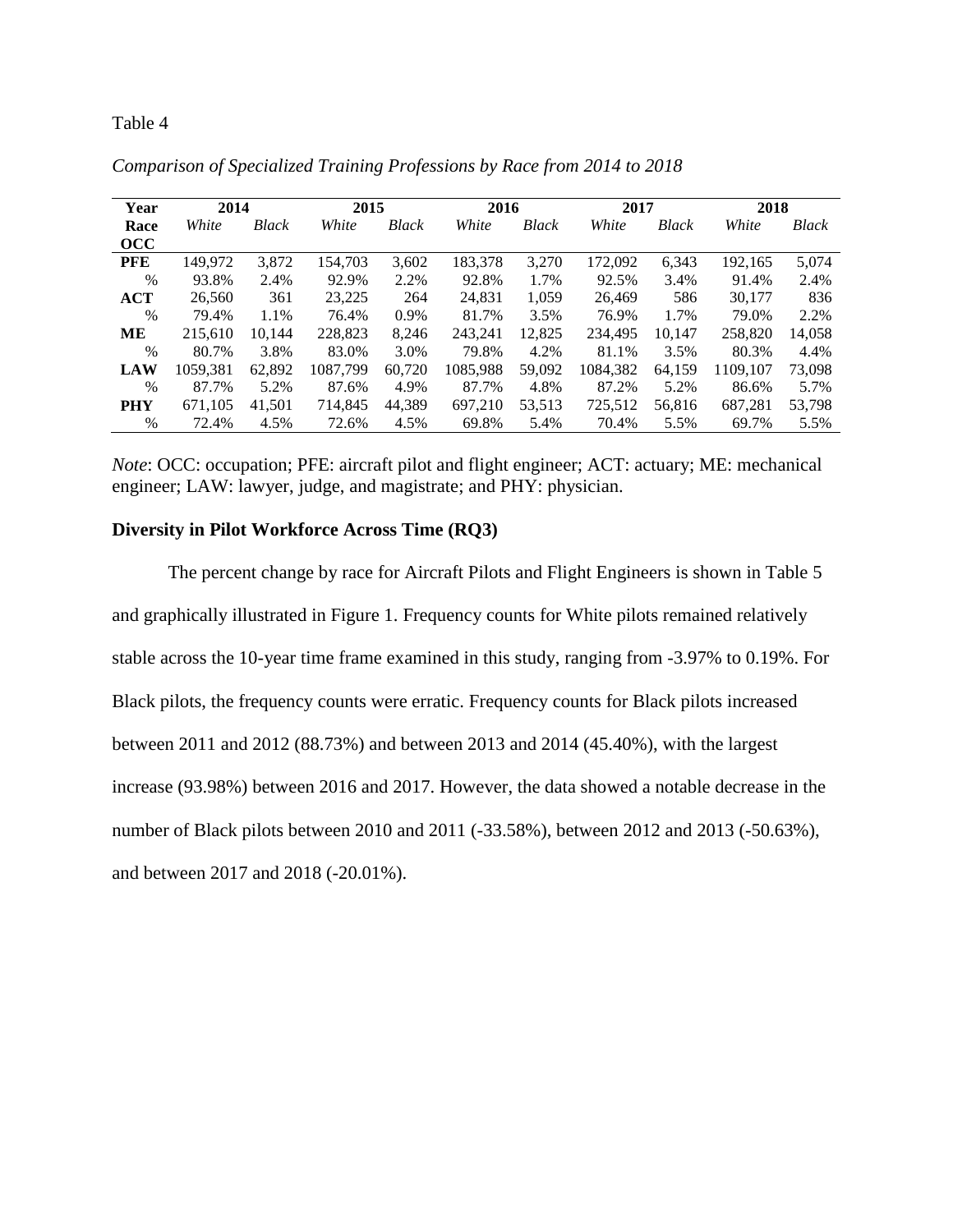# Table 5

*Frequency Count and Percent Change for Aircraft Pilots and Flight Engineers by Race from* 

| 2009 to 2018 |  |
|--------------|--|
|--------------|--|

|      |         | White    | <b>Black</b> |          |  |  |
|------|---------|----------|--------------|----------|--|--|
| Year | Count   | % Change | Count        | % Change |  |  |
| 2009 | 165,424 | ***      | 4,574        | ***      |  |  |
| 2010 | 158,860 | $-3.97$  | 4,303        | $-5.92$  |  |  |
| 2011 | 154,157 | $-0.03$  | 2,858        | $-33.58$ |  |  |
| 2012 | 155,879 | 0.01     | 5,394        | 88.73    |  |  |
| 2013 | 153,791 | $-0.01$  | 2,663        | $-50.63$ |  |  |
| 2014 | 149,972 | $-0.02$  | 3,872        | 45.40    |  |  |
| 2015 | 154,703 | 0.03     | 3,602        | $-6.97$  |  |  |
| 2016 | 183,378 | 0.19     | 3,270        | $-9.22$  |  |  |
| 2017 | 172,092 | $-0.06$  | 6,343        | 93.98    |  |  |
| 2018 | 192,165 | 0.12     | 5,074        | $-20.01$ |  |  |



*Figure 1*. Percent change of Aircraft Pilots and Flight Engineers by race from 2010 to 2018.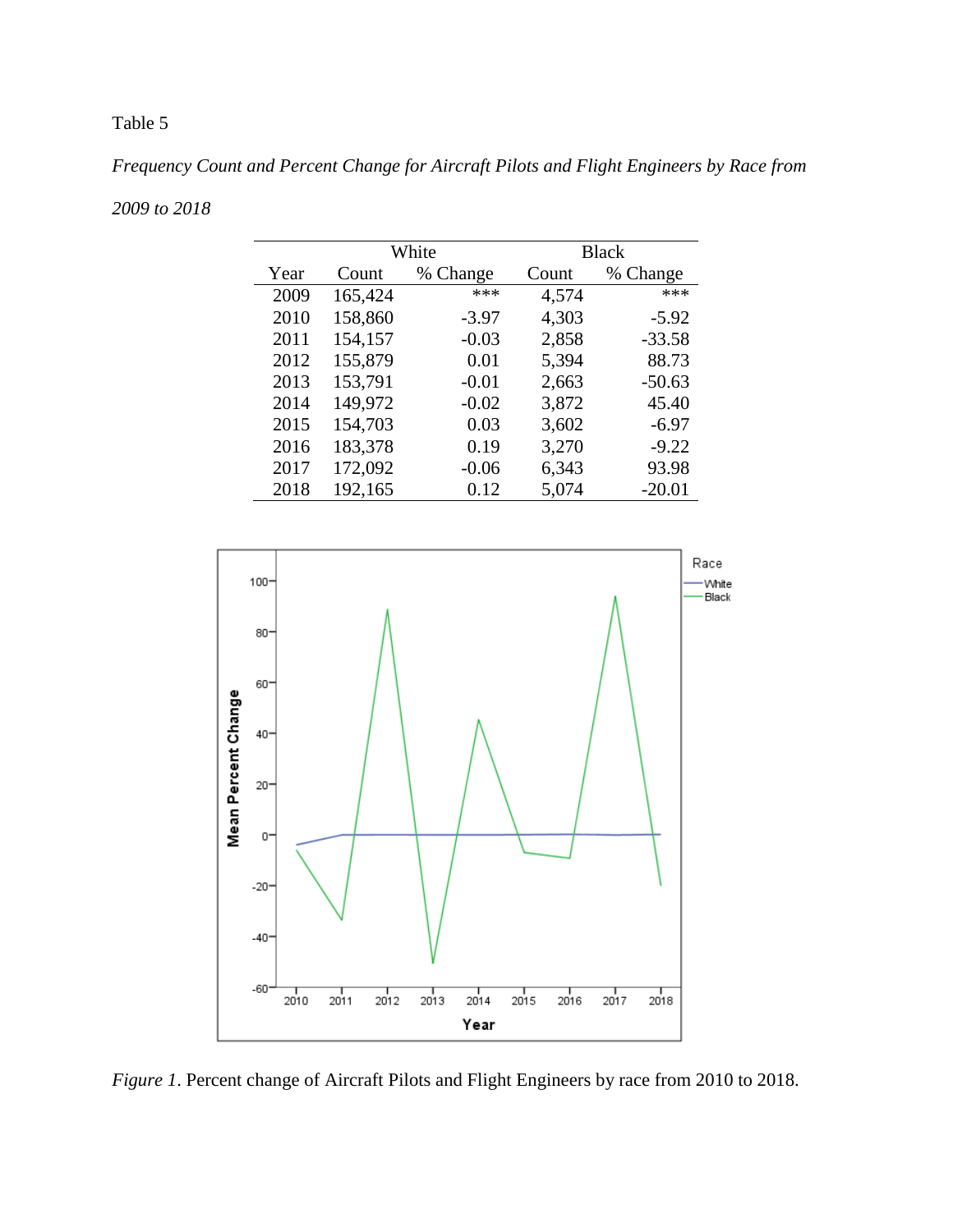#### **Discussion**

The objective of this archival study was to examine the representation of Black individuals in aviation occupations and other specialized professions. Results highlighted a consistent lack of racial diversity. The aviation occupation with the highest number of Black individuals in 2018 was *Aviation Mechanic and Service Technician* at 22,050 (compared to White individuals at 161,885). The aviation occupation with the lowest number of Black individuals in 2018 was *Aircraft Pilot and Flight Engineer* at 5,074 (compared to White individuals at 192,165). When compared to other specialized training professions, *Aircraft Pilot and Flight Engineer* had the second lowest number of Black individuals in 2018. Only the profession *Actuary* had a lower number of Black individuals in 2018, with 836 (compared to White individuals at 30,177).

This study also quantified the percent change of Black pilots, compared to White pilots, across a 10-year time frame. Percent change across the years was shown to be markedly erratic for Black pilots, while percent change for White pilots was relatively stable. Further research is warranted to investigate the underlying causes for this erratic trend. As a starting point, qualitative research studies, involving focus groups and in-depth interviews, can be conducted to identify potential organizational factors contributing to this erratic trend, such as hiring practices or negative influences in the workplace environment (e.g., racial discrimination).

In summary, findings from this archival study highlight a potential untapped resource for solving the labor shortage facing the entire aviation industry. Although the challenge of diversifying the aviation workforce is complex, organizational stakeholders, both in the private and public sector, must work together to identify effective recruitment and retention strategies and policies to promote greater racial diversity in the aviation domain.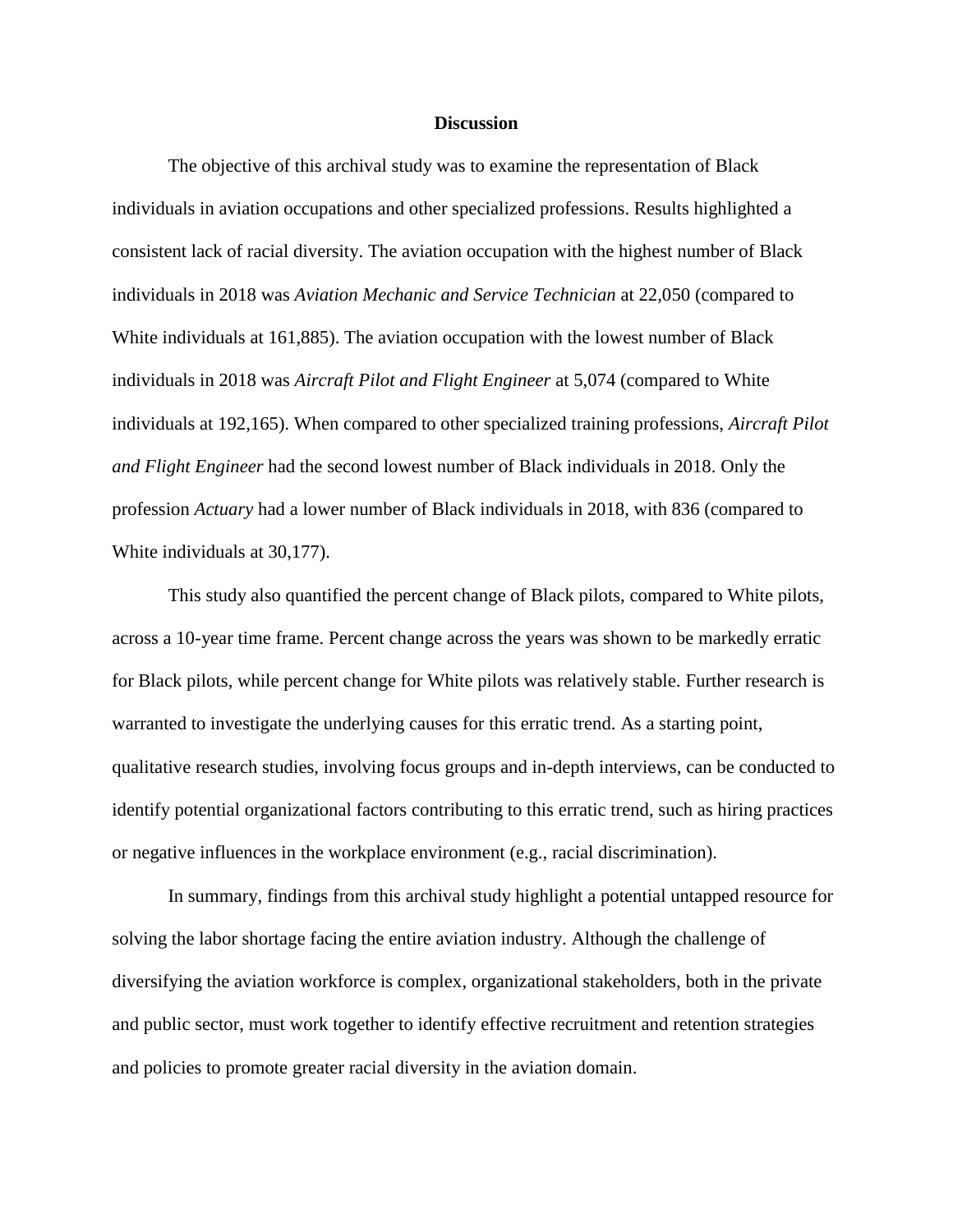#### References

- Darity, W. A., & Mason, P. L. (1998). Evidence on discrimination in employment: Codes of color, codes of gender. *The Journal of Economic Perspective, 12*, 63–90.
- Evans, L. (2013). C*abin pressure : African American pilots, flight attendants, and emotional labor*. Rowman & Littlefield Publishers, Inc.
- Foster, P. M. (2003). *Recruiting women and minorities into aviation maintenance* (UMI Number 3098523) [Ed.D. Dissertation, Pepperdine University]. ProQuest Dissertations.
- Hansen, J. S. & Oster, C. V. (Eds.) (1997). *Taking flight: Education and training for aviation careers.* Washington, DC: National Academy of Sciences, National Academy Press.
- Harl, T. L. & Roberts, P. (2011). The black experience in business aviation: An exploratory case study. *Journal of Aviation Technology and Engineering, 1* (1), 11-18.
- Ostrower, J. (2017, July 31). The U.S. will face a staggering shortage of pilots. *CNN Money.*  Retrieved from http://money.cnn.com/2017/07/27/news/companies/pilot-shortagefigures/index.html
- U.S. Congress, House of Representatives (1988). Slow progress regarding Affirmative Action in the airline industry. Fifty-sixth Report by the Committee on Government Operations, July 19. Report No. 86-879. Washington, DC: U.S. Congress.
- U.S. District Court (1995). *Memorandum opinion and order. EEOC v. United Airlines, Inc., et al. Northern District of Illinois, Eastern Division*. Civil Action 73 C972 (March 2, 1995).
- U.S. Census Bureau (2020, April). Understanding and using the American Community Survey Public Use Microdata Sample files: What data users need to know. Retrieved from <https://www.census.gov/programs-surveys/acs/guidance/handbooks/pums.html>